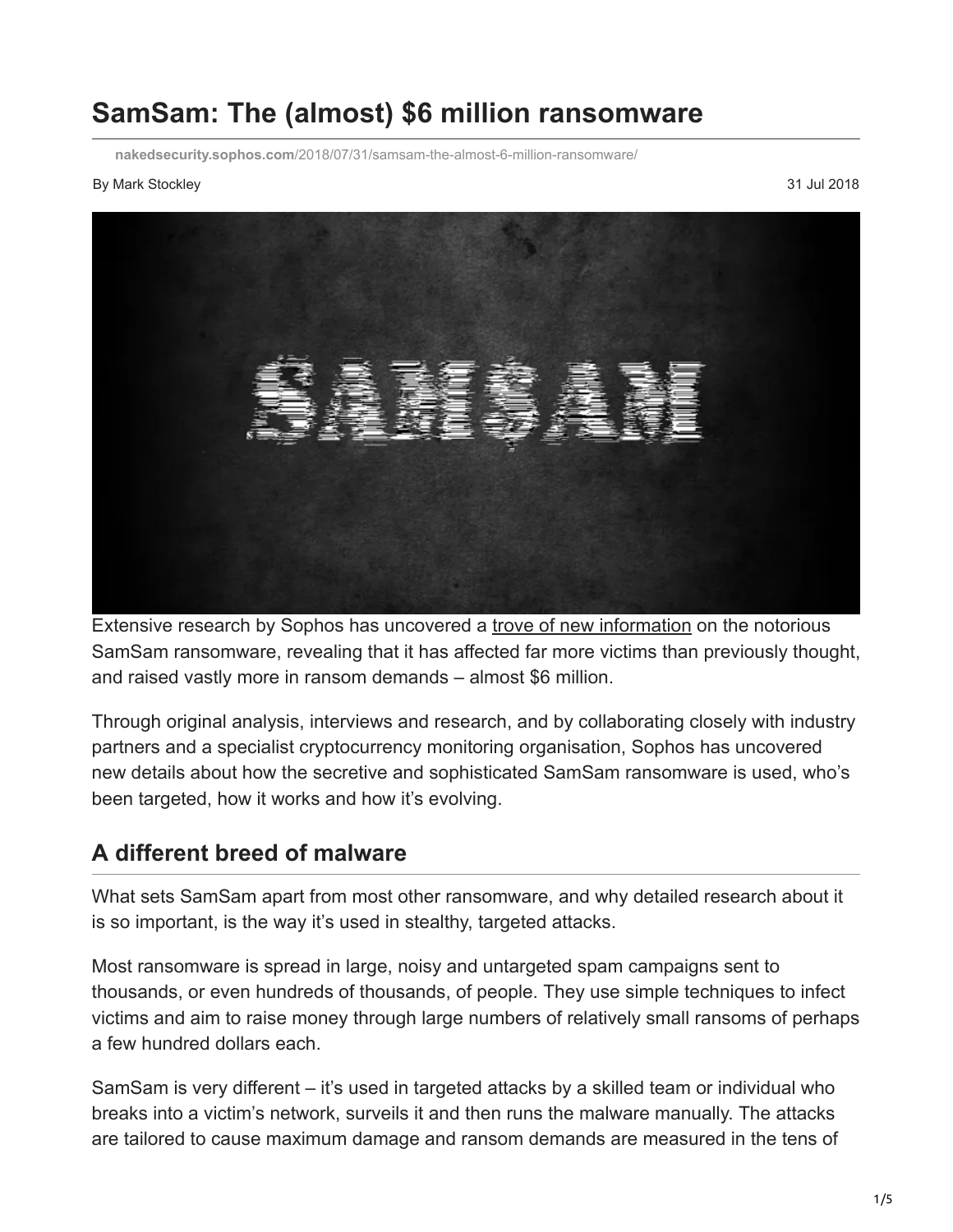thousands of dollars.

Because the malware has been used so sparingly compared to other types of ransomware, details about how it works and how the attacks play out have been elusive since its first appearance in December 2015.

Although you are unlikely to be the target of a SamSam ransomware attack – attacks occur at a rate of about one per day – those who are can find the effects devastating.

#### **New insights**

The research paper reveals a host of fresh technical insights including new details about how SamSam scans victims' networks and builds up the list of machines it's going to encrypt.

Perhaps most eye-catching though is new information about how it spreads: Unlike WannaCry, which exploited a software vulnerability to copy itself to new machines, SamSam is actually deployed to computers on the victim's network in the same way, and with the same tools, as legitimate software applications.

Sophos's investigation also sheds new light on the number of attacks, how often they occur and who has been targeted.

Based on the known victims, it's been widely speculated until now that SamSam attacks are directed specifically at the healthcare, government and education sectors. Sophos can reveal that this is not the case.

Working with cryptocurrency monitoring organisation [Neutrino](https://www.neutrino.nu/), Sophos followed the money and identified many ransom payments and victims that were previously unknown. Based on the much larger number of victims now known it seems that far from being unaffected, the private sector has actually borne the brunt of SamSam. Victims in that sector have simply been far more reluctant to come forward.

The money trail also revealed that SamSam has netted nearly \$6 million in ransom payments – about six times more than the most recent best estimate.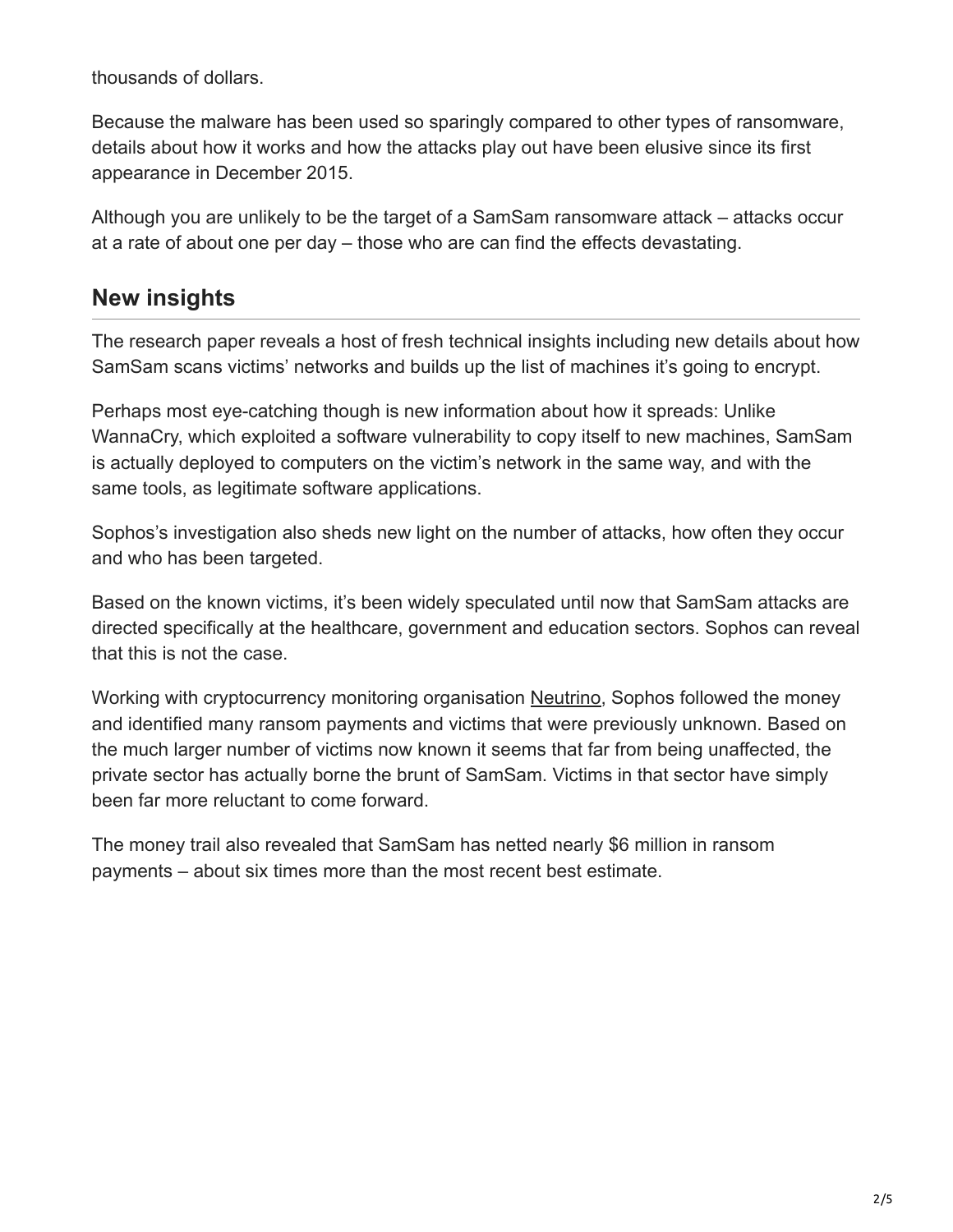## SamSam ransom Payments - Total: \$5.9 Million USD

January 12th 2016 - July 21st 2018

\$600,000



From its new research, Sophos is also able to offer better protection and disaster recovery advice too. Thanks to an improved understanding of the way that SamSam targets files in the victim's operating system, Sophos now recommends that backing up your business data is not enough. To recover swiftly from a SamSam attack, organisations need more than a plan for restoring data – they need a comprehensive plan for rebuilding machines.

#### **How attacks unfold**

The SamSam attacker gains access to victims' networks via RDP (Remote Desktop Protocol) by using software like nlbrute to successfully guess weak passwords.

Sophos has identified that the timing of attacks changes to reflect the victim's timezone. Whether the victim is on the west coast of the USA or in the UK, attacks happen at night time while the the victims are asleep.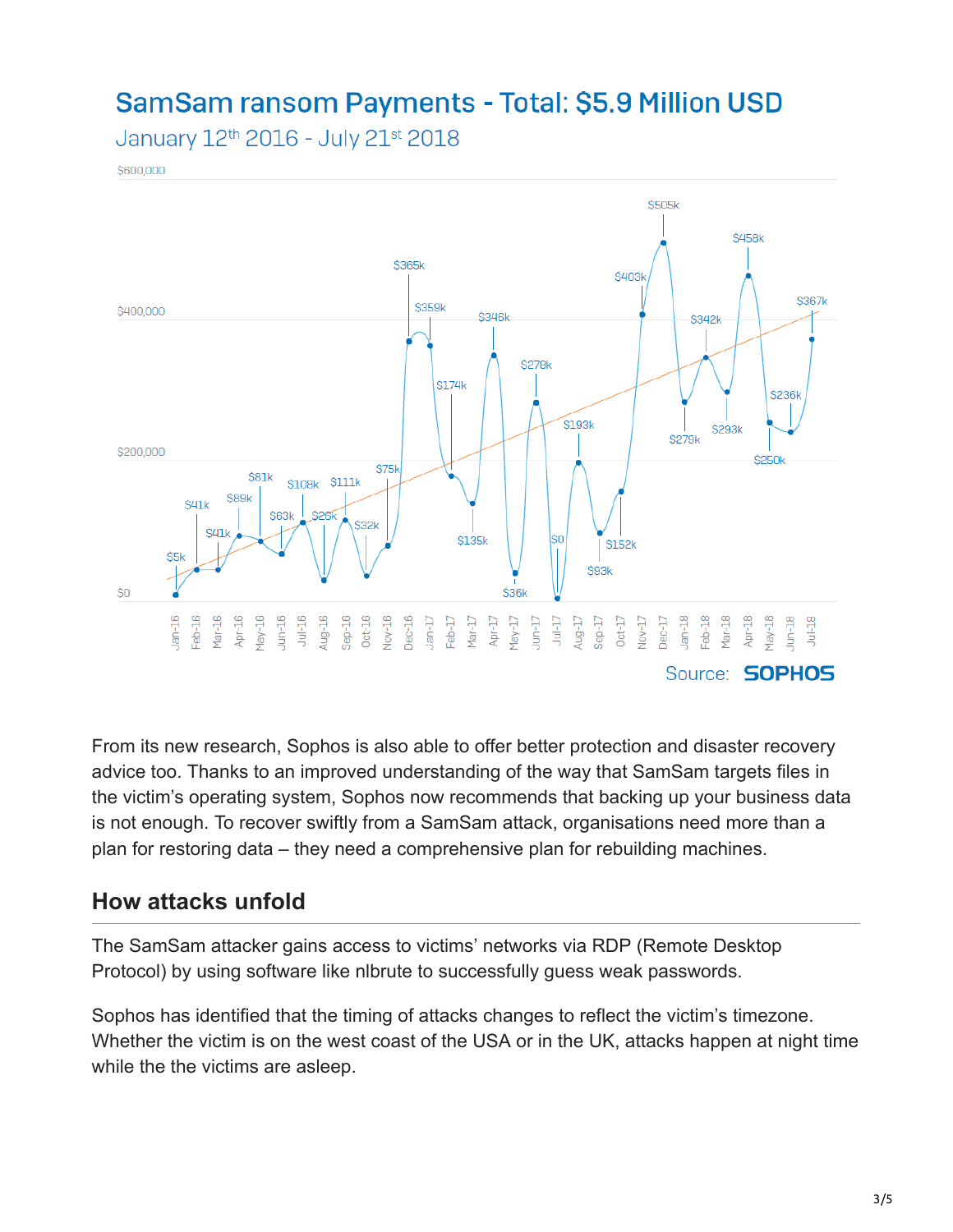Unlike other well-known ransomware such as [WannaCry](https://nakedsecurity.sophos.com/2017/05/17/wannacry-the-ransomware-worm-that-didnt-arrive-on-a-phishing-hook/) or NotPetya, SamSam doesn't have any worm-like or virus capabilities, so it can't spread by itself. Instead, it relies on the human attacker to spread it – an attacker who can adapt their tactics according to the environment and defences they discover as they surveil the target.

By working in this way, the attacker can try over and over again to work around defences and gain the access they want. If the SamSam attacker is on your network they will likely stay on it until they succeed, unless they're kicked off.

Having gained access to a network, the SamSam operator uses a variety of tools to escalate their privileges to the level of Domain Admin. Then they scan the network for valuable targets and deploy and execute the malware as any self-respecting sysadmin might, using utilities such as PsExec or PaExec.

Once it has been spread far and wide, the many copies of the ransomware are triggered centrally, starting within seconds of each other. On each infected machine, files are encrypted in a way that's designed to cause the most damage in the shortest time.

Once the attack has been launched, the attacker waits to see if the victim makes contact via a Dark Web payment site referenced in the ransom note.

Ransom demands have increased over time to about \$50,000, vastly more than the three figure sums typical of untargeted ransomware attacks.

### **What to do?**

To avoid becoming a victim, the best defence against SamSam or any other form of malware is to adopt a layered, defence in depth approach to security.

SamSam targets appear to be chosen on the basis of their vulnerability. Earlier attacks established a foothold on victims' networks by exploiting known software vulnerabilities. More recently the attacks have begun with the brute forcing of RDP credentials.

Staying on top of your patching and maintaining good password discipline will therefore provide a formidable barrier to SamSam attacks. That barrier can then be strengthened significantly with these simple steps:

- 1. Restrict RDP access to staff connecting over a VPN.
- 2. Use multi-factor authentication for VPN access and sensitive internal systems.
- 3. Complete regular vulnerability scans and penetration tests.
- 4. Keep backups offline and offsite.

Of course SamSam is just one of millions of cyberthreats and this detailed examination of SamSam is just part of the constant, [ongoing malware research](https://news.sophos.com/en-us/category/sophoslabs/sophoslabs-uncut/?cmp=26061) undertaken by Sophos to improve and adapt its ability to [protect against all forms of malware.](https://www.sophos.com/en-us/products/intercept-x.aspx?cmp=26061)